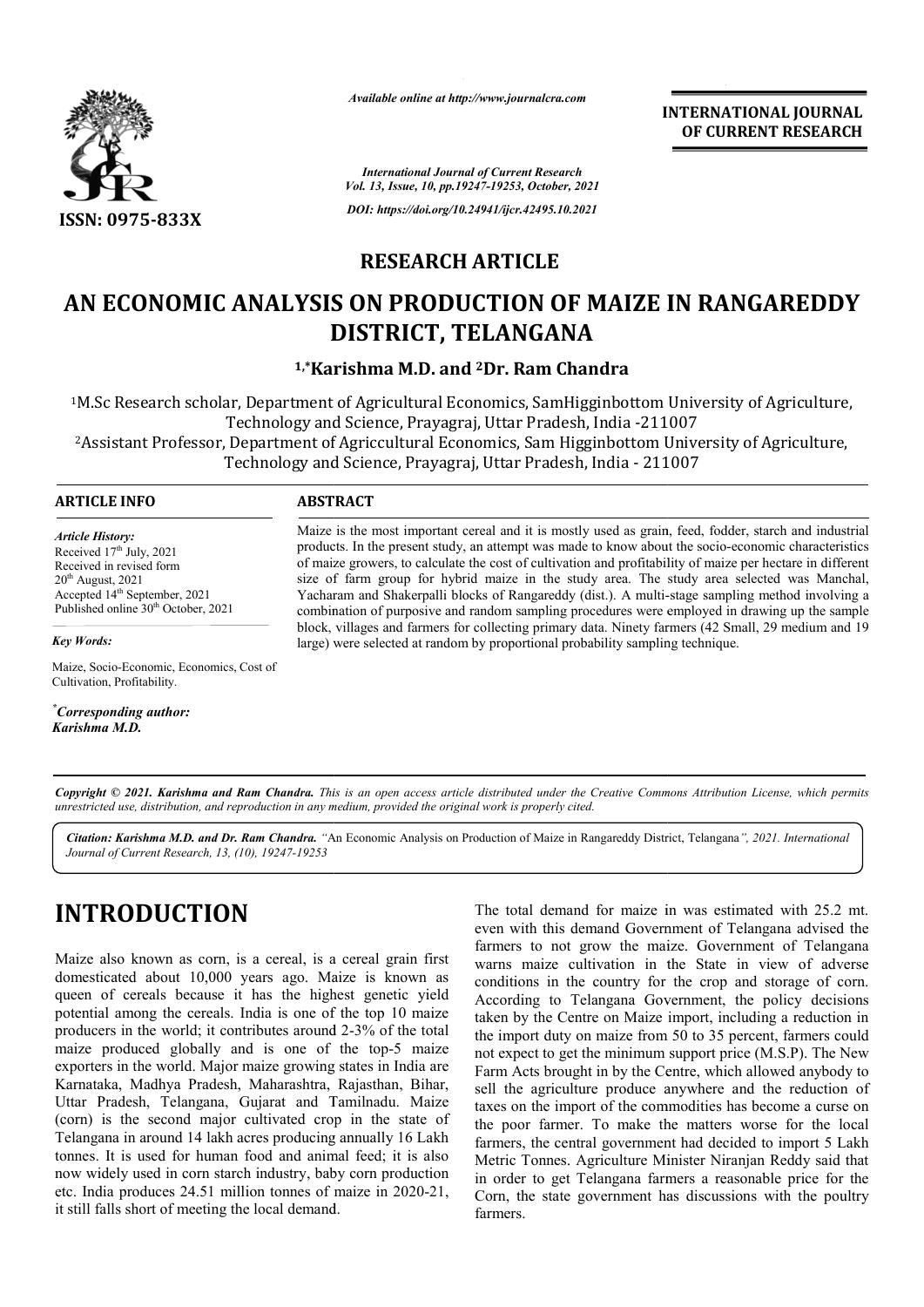Since states like Bihar, Chhattisgarh, Madhya Pradesh, Karnataka, Rajasthan, Maharashtra and U.P. are quoting a very cheap price for the poultry feed, Poultry farmers in the state are not ready to buy the Corn produced within the State.

### **MATERIALS AND METHOD**

**Study Area:** Telangana state is geographically located in a semi-arid area and has a predominantly hot and dry climate. The annual rainfall is around 1200 mm, with average temperature of 39 C (102.2 F) Maize is cultivated in all the districts (except Hyderabad) in both the Kharif and Rabi seasons. Even with new laws and restriction from the government farmers still tend to grow maize. In 2020 Telangana has grown maize in 1.49 lakh ha. as far as Rangareddy district. The net sown area is 2.14 lakh ha. and the total cropped area is 2.36 lakh ha. The major food and commercial crops grown in the district are maize, jowar, Green/Black/Bengal/Red grams, oilseeds, cotton and sugarcane. The study is confined to Rangareddy district of Telangana. The selected villages represent fairly well the agroclimatic, socio-economic situation of the Rangareddy district.

**Sampling Technique:** A multi-stage method involving a combination of purposive and random sampling procedures was employed in drawing up the sample. The first stage was purposefully selecting the district. The purpose for selecting area was based on highest productivity of maize per hectare and climatically suitable area and it was help for economic researcher for reference in future research. The selected blocks were Manchal, Yacharam and Shakerpalli blocks of Rangareddy district. Thirdly, the sampling units (households) were sampled randomly from the selected EPAs where equal number of households was drawn from each EPA. For the purpose of selecting desired number of these villages were listed separately.

#### **The households were classified into 3 size groups**

- Households having less than below 2 hectares categorised into small farmers.
- Households having between 2-4 hectare categorised into medium farmers.
- Household having more than 4 hectares categorised into large farmers.

42 Small farmers, 29 Medium farmers and 19 large farmers were selected at randomly. Thus a total 90 respondents were selected at random for the purpose of this research study.

#### **Analysis of data**

**Farm Business Analysis:** The following cost concepts were used to find out the costs structure in the production of Maize. Variable costs concepts were used to find out the costs structure in the production of Maize. Variable costs (Seeds, Manure, Fertilizers, Human Labour etc.). Fixed costs (Rental value of land, Interest in fixed capital Depreciation).

Total costs = Total variable cost  $(TVC)$  + Total Fixed Cost (TFC)

For examining the cost of cultivation of Maize with its market price, the following concepts were worked out;

Cost A1 : Seed, Manure, Fertilizer, Human Labour, Hired Labour, Pesticides etc.

Cost  $A2:$  Cost  $A1$  + rent paid for leased in land

Cost  $B1: Cost A1 + interest on fixed capital$ 

Cost  $B2 : Cost B1 + rent pain on leased in land + rental value$ of owned land

Cost C1 : Cost  $B1$  + imputed value of family labour

Cost  $C2$ : Cost  $B2 +$  imputed value of family labour

#### **Measure of Income**

**Gross Income:** The value of main produce and by produce was calculated at prevailing price in the area and becomes gross income.

**Farm Business Income:** The difference between the gross income and Cost-A represents the farm business income of the producer (Gross returns – Cost A).

Family Labour Income: The profit on Cost – B that is difference between the gross income and Cost – B represents the income of the cultivator and accounts at his own family labour used in particular crop (Gross income – Cost B).

**Net Profit:** Net Profit is gross farm income less all costs associated with production and running the business. The profit on cost-C is the net profit from particular crop (Gross returns – Cost C).

Net Profit = Gross Farm Income – Cost

**Input – Output Ratio:** This ratio is used to judge the efficiency in the usage of material. The ratio indicate the relation between the units of material put in for production and the units of finish products.

 $Input - Output$  Ratio = Gross Income / Total Cost.

**Analytical tools and technique:** Suitable tabular as well as functional analysis as per need was applied to analyses the data and presentation of the results.

#### **Marketing Analytical tools**

**Marketing cost:** The total cost incurred on marketing by various intermediaries involved in the sale and purchase of the commodity till it reaches the ultimate consumer was computed as follow:

#### $M = C_f + C_{m1} + C_{m2} + C_{m3} + \ldots + C_{mn}$

Where,  $M =$  Total cost of marketing

 $C_f$ = Cost borne by the producer farmer from the produce leaves the farm till the sale of the produce, and  $C_{mn}$ = Cost incurred by the  $i<sup>th</sup>$  middlemen in the process of buying and selling.

#### **Marketable surplus**

MS=P-C Where, MS= Marketable surplus P= Total Production C= total requirements (family and farm)

#### **Marketing Margin of Middlemen**

(a) Absolute margin =  $P_{\text{Ri}}$  –  $(P_{\text{pi}}$ +  $C_{\text{mi}})$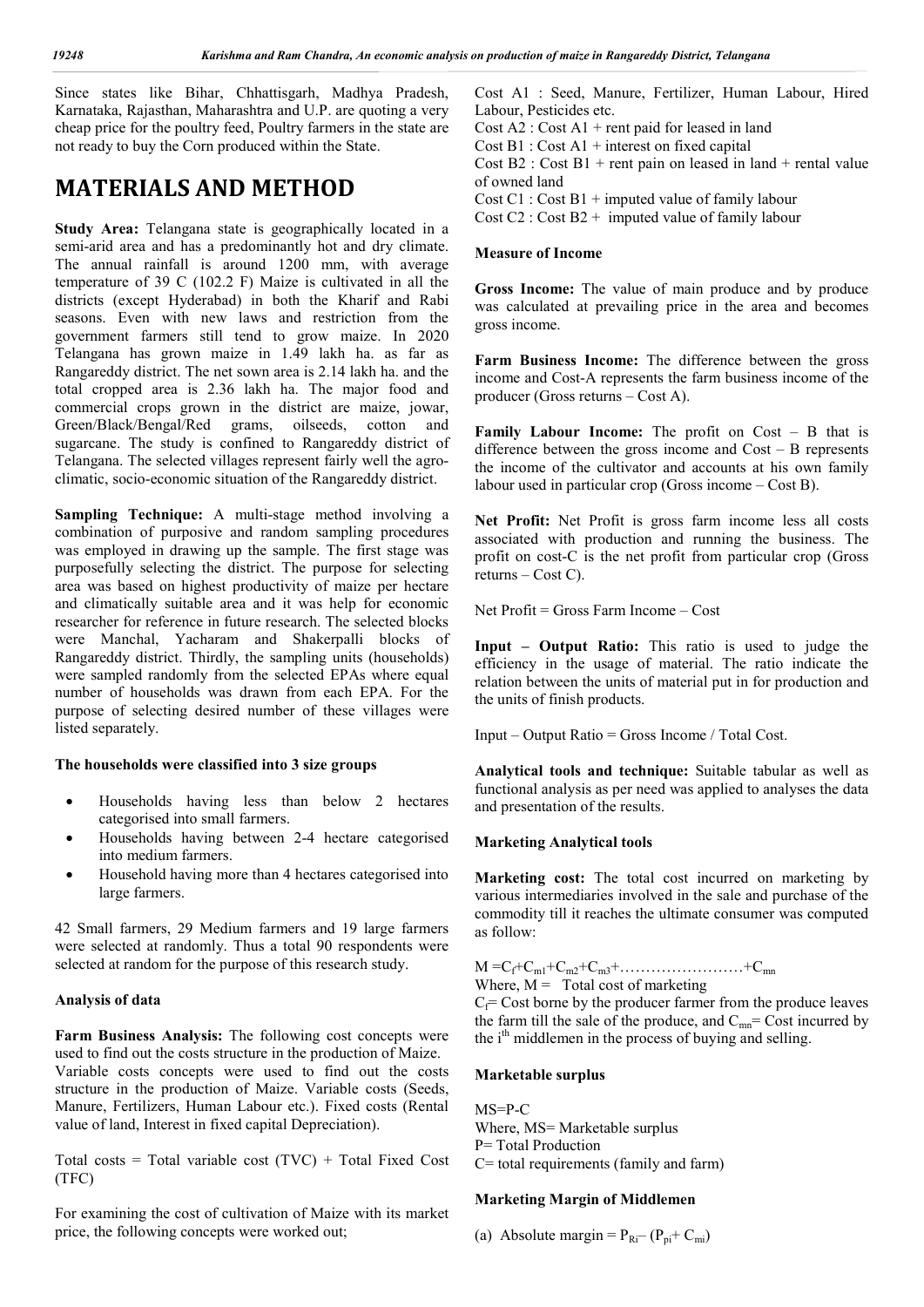$\frac{\text{PRi} - (\text{Ppi} + \text{Cmi})}{\text{PRi}} \times 100$ (b) Per cent margin  $=$ **DRi** 

#### **Producer's share in Consumer's Rupee**

 $P_=(C - M)$  X 100 M Where, $P =$  Producer's share in Consumer's Rupee  $C =$ Consumers' rupee  $M =$ Marketing cost

**Price Spread = Total Marketing Cost+ Total Marketing** Margin

#### **Marketing Efficiency**

**Consumer** price Marketing efficiency = Total marketing cost + Maeketing margin

#### **Garret ranking**

Percentage=  $100 (Rij - 0.5)$ Nj Where,  $Rij = Rank$  given for ith item by jth individual Nj =No. of items ranked by jth individuals

### **RESULT AND DISCUSSION**

**Socio- Economic Characteristics of maize growers:** The cultivation of Kharif Maize is extensively carried out in Manchal, Yacharam and Shakerpalli blocks of Rangareddy district. The growers have taken up the cultivation of Maize mainly to obtain more income. The growers have been randomly selected. It would be appropriate to present the background information and the structure of sample farms for better understanding of economics of maize crop.

**Size and composition of the families:** The average size of family at the overall level was 4.99 persons in the selected families consisting 48.29 percent adult males, 45.96 percent adult females and 5.81 percent children. The average size of family of small size category was 4.91 persons consisting of 49.08 percent adult males, 45.41 percent adult females and 5.49 percent children. The average size of the family of medium size category was 5.21 persons consisting of 47.79 percent adult males, 44.72 percent adult females and 7.48 percent children. The average number of persons was less in small size category. The average size of family of large size category was 48.35 persons consisting of 48.29 percent adult males, 45.69 percent adult females and 5.81 percent children. With the large percentage of male population indicate the increase in the production of the crop due to readily availability of the family labour. Even in the age composition the large percent of the family members are in the age gap of 15-49 years which are also affect the production as members of this age group strong and active and can contribute more in production.

**Educational Status of the family Members:** From the table 3. It was observed that at the overall level, 30.46 percent of the members of families were illiterate, about 19.03 were educated up to  $4<sup>th</sup>$  standard (Primary Education), 16.43 percent were educated up to  $7<sup>th</sup>$  standard (Secondary Education), 15.63 percent were completed SSC, about 12.22 percent were educated up to Intermediate and 6.61 percent competed Graduation in all the size groups. With the literacy rate at 69.53 percent the farmers. Most of the farmers being literate, well aware of all the farm laws and subsidies. With the awareness farmers are able to use the benefits and help from the government which eventually increase in production and productivity of the crop.

**Cropping Pattern:** The cropping pattern is also an important factor influencing the returns from the farm business.

(100)

(100)

| Sr.No.         | Particulars |         | Size Groups |         | Overall |
|----------------|-------------|---------|-------------|---------|---------|
|                |             | Small   | Medium      | Large   |         |
|                | Male        | 2.41    | 2.49        | 2.35    | 2.41    |
|                |             | (49.08) | (47.79)     | (48.35) | (48.29) |
| $\overline{c}$ | Female      | 2.23    | 2.33        | 2.29    | 2.28    |
|                |             | (45.41) | (44.72)     | (47.11) | (45.69) |
| 3              | Children's  | 0.27    | 0.39        | 0.22    | 0.29    |
|                |             | (5.49)  | (7.48)      | (4.52)  | (5.81)  |
| 4              | Total       | 4.91    | 5.21        | 4.86    | 4.99    |
|                |             | (100)   | (100)       | (100)   | (100)   |

**Table 1. Size and Composition of families**

**Table 2. Description of sample size of Households / Families in Different Size of farm groups**

(100)

| S.No          | Particulars                   | Size of Farm Group |         |         | Average |  |
|---------------|-------------------------------|--------------------|---------|---------|---------|--|
|               |                               | Small              | Medium  | Large   |         |  |
|               | Average Size of farm families | 4.91               | 5.21    | 4.86    | 4.99    |  |
|               |                               | (100)              | (100)   | (100)   | (100)   |  |
| $\mathcal{L}$ | a. Male                       | 2.53               | 2.69    | 2.51    | 2.57    |  |
|               |                               | (51.24)            | (51.53) | (54.03) | (52.30) |  |
|               | b. Female                     | 2.39               | 2.52    | 2.35    | 2.42    |  |
|               |                               | (48.75)            | (48.46) | (45.96) | (47.69) |  |
| 3             | Age Composition               |                    |         |         |         |  |
|               | a. Below 14 years             | 1.31               | 1.49    | 1.35    | 1.37    |  |
|               |                               | (25.33)            | (26.09) | (27.66) | (26.35) |  |
|               | $b.15-49$ years               | 2.17               | 2.14    | 2.13    | 2.14    |  |
|               |                               | (43.76)            | (44.73) | 43.13)  | (43.93) |  |
|               | c. 50 and above               | 1.51               | 1.58    | 1.40    | 1.52    |  |
|               |                               | (30.90)            | (29.16) | (29.19) | (29.70) |  |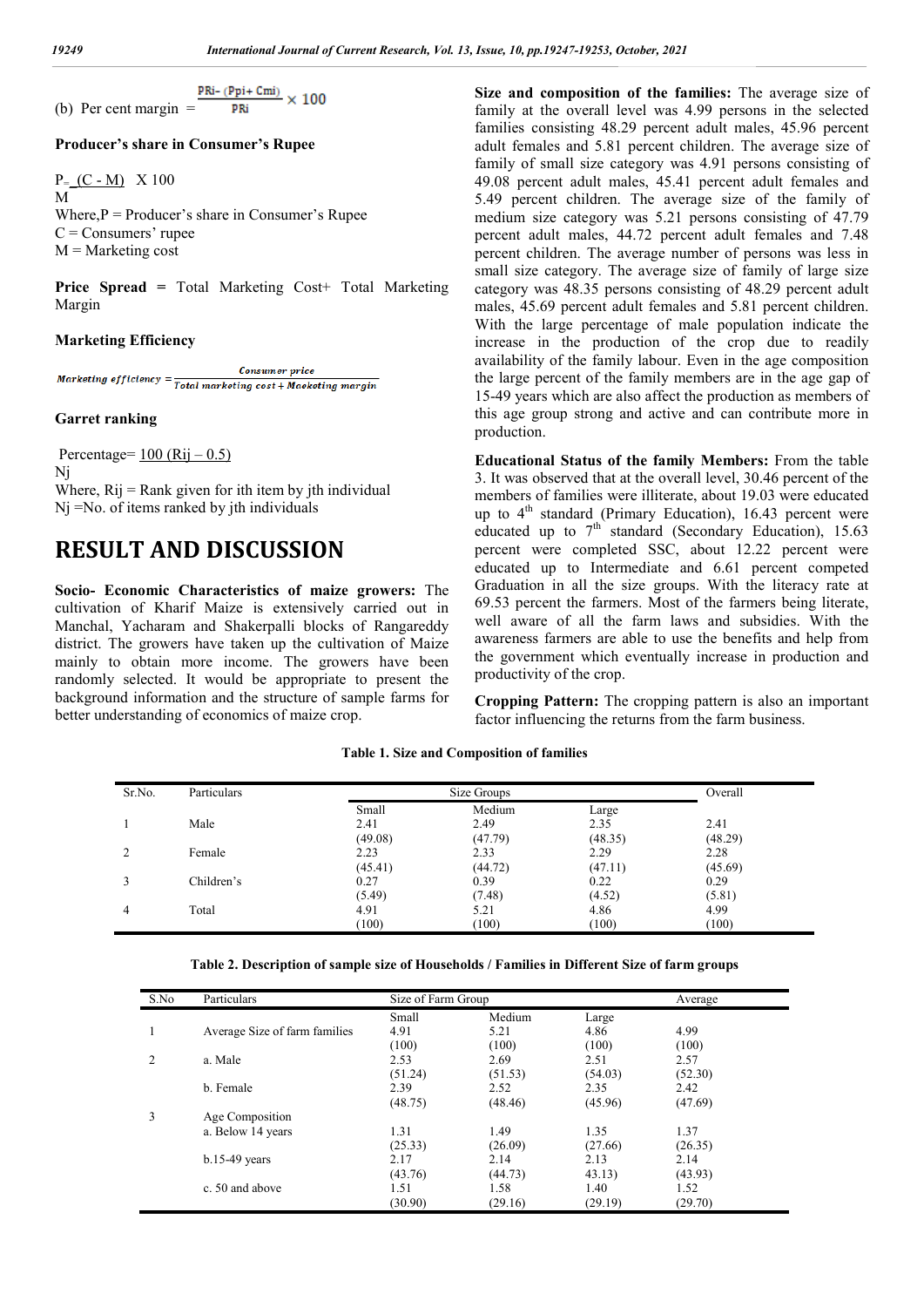| Table 3. Educational status of the family Members |  |  |
|---------------------------------------------------|--|--|
|                                                   |  |  |

| Sr.No<br>Education |              |             | Size Groups |             |             |  |  |
|--------------------|--------------|-------------|-------------|-------------|-------------|--|--|
|                    |              | Small       | Medium      | Large       |             |  |  |
|                    | Illiterate   | 1.57(31.97) | 1.52(29.17) | 1.48(30.45) | 1.52(30.46) |  |  |
|                    | Literate     | 3.34(68.02) | 3.69(70.82) | 3.38(69.54) | 3.47(69.53) |  |  |
| A                  | Primary      | 1.05(21.38) | 1.13(21.68) | 0.68(13.99) | 0.95(19.03) |  |  |
| B                  | Secondary    | 0.85(17.31) | 0.9(17.27)  | 0.72(14.81) | 0.82(16.43) |  |  |
| C                  | SSC.         | 0.67(13.64) | 0.84(16.12) | 0.83(17.07) | 0.78(15.63) |  |  |
| D                  | Intermediate | 0.42(8.55)  | 0.71(13.62) | 0.72(14.81) | 0.61(12.22) |  |  |
| E                  | Graduate     | 0.35(7.12)  | 0.22(4.22)  | 0.43(8.84)  | 0.33(6.61)  |  |  |
|                    | TOTAL        | 4.91(100)   | 5.21 (100)  | 4.86(100)   | 4.99(100)   |  |  |

### **Table 4. Description of the cultivated holdings in different size of farm group**

| S.No | Particulars                      | Size of farm groups |         |         |         |
|------|----------------------------------|---------------------|---------|---------|---------|
|      |                                  | Small               | Medium  | Large   |         |
| 1    | Size of farm groups              | 43                  | 29      | 18      |         |
|      | Cropping pattern of Maize Grower |                     |         |         |         |
| S.No | Particulars                      | Size groups         |         |         | Average |
|      |                                  | Small               | Medium  | Large   |         |
| 1    | Kharif                           |                     |         |         |         |
|      | Maize                            | 0.43                | 0.72    | 1.1     | 0.75    |
|      | Redgram                          | 0.18                | 0.54    | 0.75    | 0.49    |
|      | cotton                           | 0.5                 | 0.85    | 1.52    | 0.95    |
|      | Jowar                            | 0.28                | 0.65    | 1.12    | 0.68    |
|      | Other crops                      | 0.5                 | 1.2     | 1.48    | 1.06    |
|      | Sub Total                        | 1.89                | 3.96    | 5.97    | 3.94    |
| 2    | Rabi                             |                     |         |         |         |
|      | Paddy                            | 0.5                 | 0.84    | 1.56    | 0.96    |
|      | Maize                            | 0.25                | 0.56    | 0.95    | 0.58    |
|      | Jowar                            | 0.32                | 0.92    | 1.45    | 0.89    |
|      | Other crops                      | 0.78                | 1.4     | 1.78    | 1.32    |
|      | Sub Total                        | 1.85                | 3.72    | 5.74    | 3.77    |
| 3    | Summer/ Annual Season            |                     |         |         |         |
|      | Fruits and Vegetables            | 0.8                 | 1.35    | 2.5     | 1.55    |
|      | Sugarcane                        | 0.35                | 1.2     | 2.2     | 1.25    |
|      | Sub Total                        | 1.15                | 2.55    | 4.7     | 2.8     |
|      | Gross Cropped Area               | 4.89                | 10.23   | 16.41   | 10.51   |
|      | Crop Intensity                   | 244.50%             | 255.75% | 234.42% |         |

#### **Table 5. Per hectare cost of cultivation of Kharif Maize (Value in Rs.)**

| S.No | Particulars of Farm Operation |        | Size of Farm Groups |        |        |  |
|------|-------------------------------|--------|---------------------|--------|--------|--|
|      |                               | Small  | Medium              | Large  |        |  |
|      | Hired Human Labour Charges    | 10,500 | 13,300              | 14,800 | 12866  |  |
|      | <b>Bullock Labour Charges</b> | 800    |                     |        | 267    |  |
| 3    | Machine Labour                | 9,400  | 11,500              | 13,700 | 11533  |  |
| 4    | Cost of Seeds                 | 6,400  | 5,900               | 5,500  | 5933   |  |
| ć    | Cost of Manure                | 3,815  | 3,540               | 3,100  | 3485   |  |
| 6    | Cost of Fertilizers           | 7,480  | 8,070               | 7,345  | 7631   |  |
|      | Cost of Plant Protection      | 3,755  | 3,890               | 3,655  | 3766   |  |
| 8    | Cost of Irrigation            | 1,850  | 1,650               | 1,545  | 1681   |  |
| 9    | Miscellaneous Charges         | 1,650  | 2,200               | 2,500  | 2116   |  |
| 10   | Land Revenue                  | 120    | 120                 | 120    | 120    |  |
| 11   | Depreciation value on Assests | 3,200  | 7,500               | 10,700 | 7133   |  |
| 12   | Interest on Working capital   | 3,670  | 5,700               | 6,500  | 5290   |  |
| 13   | Cost-A $(\Sigma$ 1 to 12)     | 52640  | 63370               | 69465  | 61825  |  |
| 14   | Rental Value of land          | 14,000 | 13,500              | 13,300 | 13,600 |  |
| 15   | Interest on Fixed capital     | 4,700  | 4,750               | 3,600  | 4,350  |  |
| 16   | Cost-B $(\Sigma$ 13 to 15)    | 71340  | 81620               | 86365  | 79775  |  |
| 17   | Family human labour           | 5,500  |                     |        | 1833   |  |
| 18   | Cost- C $(\Sigma 16$ to 17)   | 76840  | 81620               | 86365  | 81608  |  |

### **Table 6. Maize profitability per hectare in different size of farm groups**

| S.No | Particulars              |          | Size of Farm groups |          |        |  |
|------|--------------------------|----------|---------------------|----------|--------|--|
|      |                          | Small    | Medium              | Large    |        |  |
|      | Return from main produce | 43,025   | 68,534              | 1,05,050 | 71,542 |  |
|      | Return from by produce   | 1,745    | 3,480               | 5,360    | 3,528  |  |
|      | Gross Return             | 44,750   | 72,014              | 1,10,410 | 75,070 |  |
|      | Net Profit / Loss        | $-7.890$ | 8.644               | 29,362   | 10,038 |  |
|      | Input-Output Ratio       | 0.8      | 1.13                | .21      | .04    |  |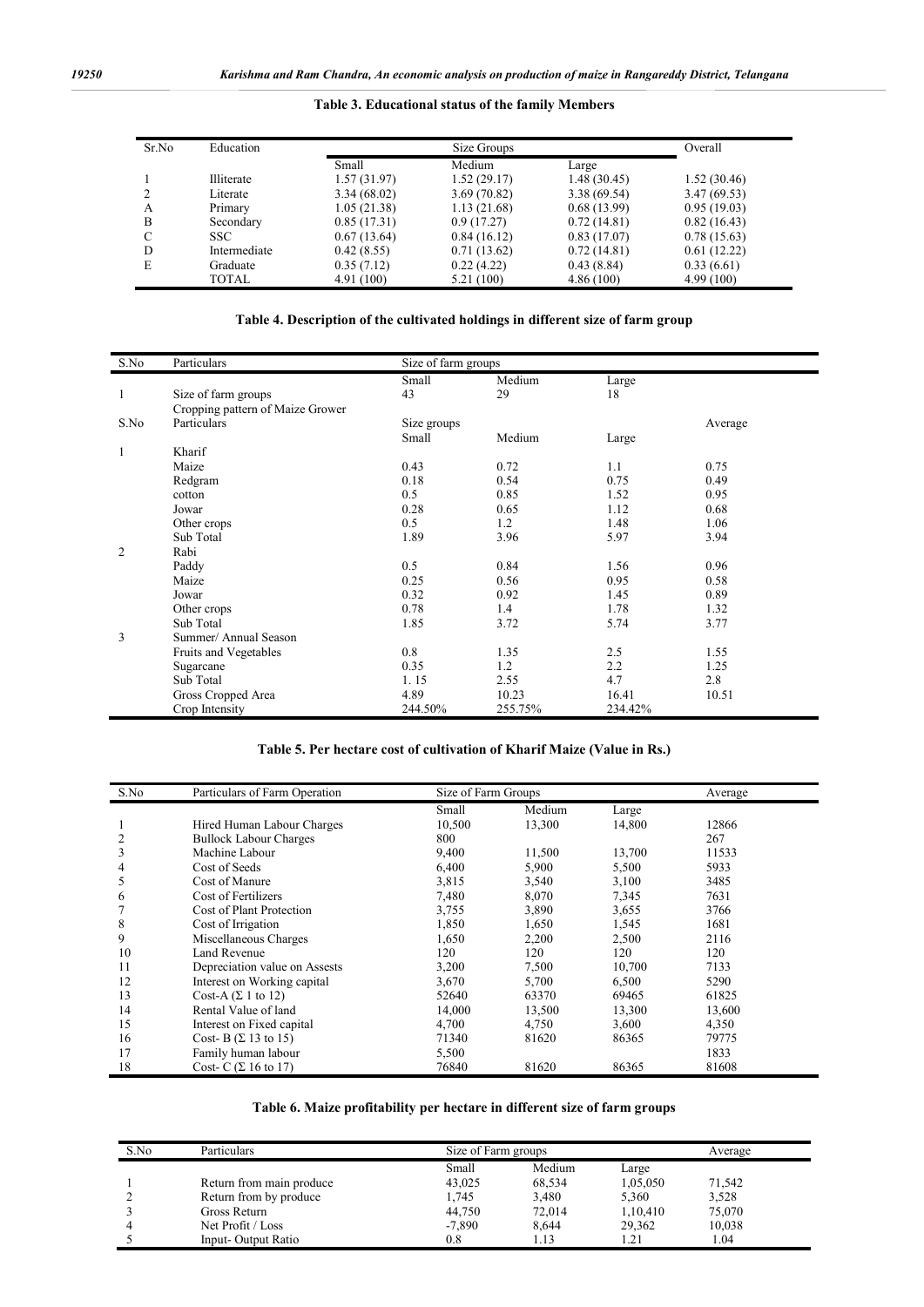| S.No | Particulars                                                           |               | Size of Farms Groups |              | Average      |
|------|-----------------------------------------------------------------------|---------------|----------------------|--------------|--------------|
|      |                                                                       | Small         | Medium               | Large        |              |
|      | Area under maize cultivation per Ha                                   | 0.43          | 0.72                 | 1.1          | 0.75         |
| 2    | Total production of maize in qunitals<br>per farms level (in quintal) | 23.22 (100)   | 38.94 (100)          | 54.2 (100)   | 38.78 (100)  |
| 3    | Retained Maize (in quintal)                                           |               |                      |              |              |
|      | Home Consumption                                                      | 4.5(19.37)    | 6.6(16.94)           | 7.5(13.83)   | 6.2(15.98)   |
| ii   | Relatives and religious person                                        | 14.30         | 1.5<br>(3.85)        | 59.22        | 2.56.44      |
| 4    | Total retention for maize                                             | 5.5 23.67)    | 8.1(20.74)           | 12.523.05    | 8.7(22.42)   |
|      | Marketable Surplus                                                    | 17.72 (76.33) | 30.84 (79.26)        | 41.7 (76.95) | 30.08 77.58) |

#### **Table 7. Disposal Pattern of Maize Crop per Ha in Different size of Farm groups**

**Table 8. Marketing Cost, Marketing margin, Price spread and Marketing Efficiency**

| S.No | Particulars                         | Price/Otl | Percentage |
|------|-------------------------------------|-----------|------------|
|      | Producer sale price to Consumer     | 1845      |            |
|      | Cost incurred by the producer       |           |            |
| a    | Packing cost                        | 10        | 0.54       |
| b    | Packing material cost               | 40        | 0.21       |
| c    | Transportation cost                 | 50        | 0.27       |
| d    | Loading and unloading Charges       | 40        | 0.21       |
| e    | Weighing charges                    | 20        | 0.11       |
|      | Miscellaneous charges               | 50        | 0.27       |
|      | Total marketing cost $(a - f)$      | 210       | 11.38      |
|      | Net price received by producer      | 1670      | 90.52      |
|      | Consumer paid price                 | 1845      |            |
| 6    | Price spread                        | 175       |            |
|      | Producer share's in consumers rupee | 96.85     |            |
|      | Marketing efficiency $(\%)$         | 31.05     |            |

|  |  |  | Table 9. Marketing Cost, Marketing margin, Price spread and Marketing Efficiency |  |
|--|--|--|----------------------------------------------------------------------------------|--|
|  |  |  |                                                                                  |  |

| S.No           | Particulars                                        | Price/Otl | Percentage |
|----------------|----------------------------------------------------|-----------|------------|
| 1              | Producer sale price to commission agent            | 1780      |            |
| $\overline{c}$ | Cost incurred by the producer                      |           |            |
| a              | Packing cost                                       | 10        | 0.56       |
| b              | Packing material cost                              | 40        | 0.22       |
| $\mathbf c$    | Transportation cost                                | 50        | 0.28       |
| d              | Loading and unloading Charges                      | 40        | 0.22       |
| e              | Weighing charges                                   | 20        | 0.11       |
| f              | Miscellaneous charges                              | 50        | 0.28       |
| 3              | Total marketing cost (a - f)                       | 210       | 11.79      |
| $\overline{4}$ | Net price received by producer                     | 1670      | 93.8       |
| 5              | Sale price of producer to commission agent/        | 1780      |            |
|                | wholesalers                                        |           |            |
| 6              | cost incurred by the Commission agent / wholesaler |           |            |
| i              | Packing cost                                       | 10        | 0.56       |
| ii             | Market fee                                         | 10        | 0.56       |
| 111            | Losses and Miscellaneous charges                   | 25        | 0.14       |
| iv             | Weighing charges                                   | 20        | 0.11       |
| 7              | Total marketing cost (i-iv)                        | 65        | 3.65       |
| 8              | Sale price of producer to commission agent/        | 2195      |            |
|                | wholesalers to retailers                           |           |            |
| 9              | Cost incurred by the retailers                     |           |            |
| a              | Loading and unloading Charges                      | 10        | 0.56       |
| b              | Town charges                                       | 15        | 0.84       |
| $\mathbf c$    | Weighing charges                                   | 20        | 0.11       |
| d              | Carriage up to shop                                | 40        | 0.28       |
| e              | Miscellaneous charges                              | 10        | 0.56       |
| 10             | Total Marketing cost (a-f)                         | 95        | 5.34       |
| 11             | Sale price retailers to consumers                  | 2640      |            |
| 12             | Retailers Margin                                   | 445       |            |
| 13             | Price Spread                                       | 760       |            |
| 14             | Consumers paid price                               | 2640      |            |
| 15             | Producer share's in Consumer rupee                 | 72.05%    |            |
| 16             | Marketing Efficiency (%)                           | 4.78      |            |

#### **Table 10. Total Marketing cost and Marketing Margin in Different Channels**

| S.No | Particular                                  | Channel I | Channel II |
|------|---------------------------------------------|-----------|------------|
|      | <b>Total Marketing Cost</b>                 | 210       | 350        |
|      | <b>Total Marketing Margin</b>               | 175       | 110        |
|      | Price spread                                | 210       | 760        |
|      | Producer share in consumer rupee in percent | 96.85     | 72.05      |
|      | Marketing efficiency in percent             | 4.78      | 31.05      |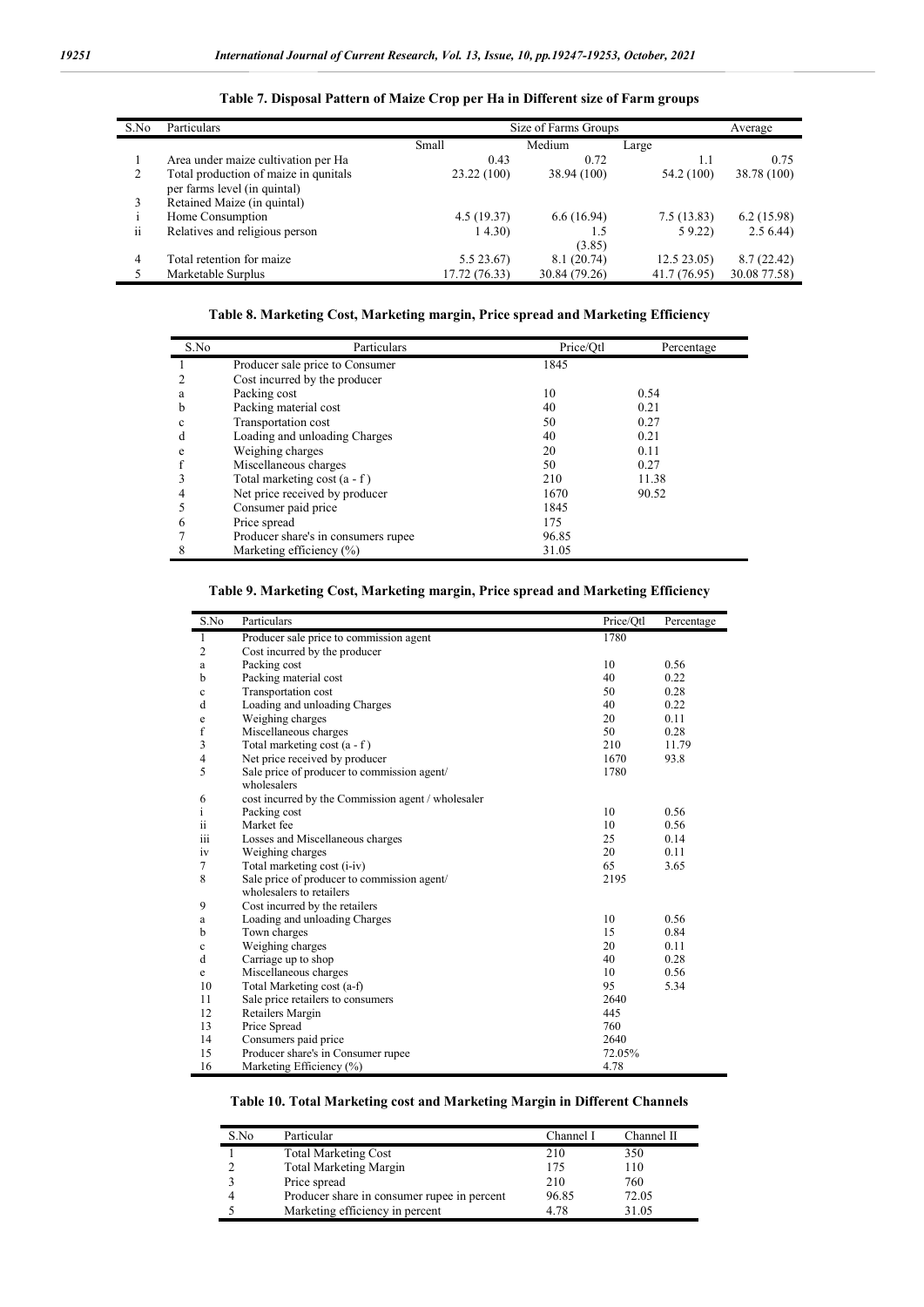| S.No | Particulars                                    | Size of Farm Groups |            |            | Total Percentage | Rank |
|------|------------------------------------------------|---------------------|------------|------------|------------------|------|
|      | Lack of availability of Market                 | 38 (88.37)          | 24 (82.75) | 14 (73.68) | 84%              | ↑    |
|      | information at farm level                      |                     |            |            |                  |      |
|      | Frequent price fluctuations                    | 39 (90.69)          | 26(89.65)  | 13 (68.42) | 86%              |      |
| 3    | Lack of storage facility                       | 35 (81.39)          | 26(89.65)  | 10(52.63)  | 78%              |      |
| 4    | High commission charges                        | 31 (72.09)          | 21 (80.76) | 9(47.36)   | 68%              |      |
|      | High transportation cost                       | 38 (88.37)          | 25(86.20)  | 11(59.15)  | 82%              |      |
| 6    | Lack of amenities and facilities in the market | 36 (83.72)          | 26(89.65)  | 13 (68.42) | 83%              |      |
|      | Lack of proper infrastructure in market        | 36 (83.72)          | 23(79.31)  | 15 (78.94) | 81%              |      |
| 8    | Lack of support prices when                    | 37 (86.04)          | 25(86.20)  | 13 (68.42) | 83%              |      |
|      | there is a glut in the market                  |                     |            |            |                  |      |
| 9    | Lack of information about Govt, schemes        | 35                  | 22         | 12         | 77%              |      |
|      | and subsidies                                  | (81.39)             | (75.86)    | (63.15)    |                  |      |

**Table 11. Constraints in Marketing of Maize in Different Size of Farm Groups**

The cropping pattern of the selected cultivators in different size groups is presented in table 4. It is revealed that, maize crop is the major crop of the selected farmers in Kharif season of all size groups of holding having 9.19 percent, 14.61 percent and 22.11 percent among small, medium and large size group of holding of land respectively and it was 16.66 percent in overall size group of holding. The area under Red gram 7.71 percent, 7.30 percent 8.56 percent and 7.81 percent of the gross cropped area respectively among small, medium, large and overall size group of holding of land. The area under cotton was 21.66 percent, 11.48 percent, 12.46 percent and 14.19 percent of the gross cropped area respectively among small, medium, large and overall size group of holding of land. The area under other crops was 10.38 percent, 7.12 percent, 7.47 percent and 8.23 percent of the gross cropped area respective to small, medium, large and overall size group of holding of land. In paddy was 13.35 percent, 16.70 percent, 11.68 percent and 13.58 percent of the gross cropped area respective to small, medium, large and overall size group of holding of land Jowar was 5.93 percent, 13.35 percent, 7.42 percent and 7.61 percent of the gross cropped area respectively to small, medium, large and overall size group of holding of land. Other crops was 14.25 percent, 16.07 percent, 11.52 percent and 13.58 percent of the gross cropped area respective to small, medium, large and overall size group of holding of land. The area under sugarcane was 17.80 percent, 16.70 percent, 18.89 and 17.69 percent of the gross cropped area respective to small, medium, large and overall size group of holding of. At the overall level the average gross cropped area was 4.89 ha. It was 10.23 ha. in small, medium and large size group of land holding.

**Per Hectare cost of cultivation of Kharif Maize (Value in Rs):** From the table 5 it can be seen that, at overall level, the per ha. Cost 'A', Cost 'B' and Cost 'C' was Rs. 52,640, Rs.63,370 and Rs.69,465 respectively. It cost 'A' the expectation on seed contributed 4.08 percent, fertilizers 4.55 percent, manures 0.67 percent plant protection charges 2.77 percent were major items of expenditure. At the overall level share of cost 'A', cost 'B' to total cost was 48.97 and 73.89 percent respectively. The share of cost 'A' ranged 47.16 percent in small, to 47.51 percent in medium and 52.35 in large size groups. The major input seed was 3.61 percent in small to 3.61 percent in medium and 5.04 percent in large size groups. Fertilizer was 4.43 percent in large to 4.42 percent in medium, 4.83 percent in small size group. Manure was 0.90 percent in small to 3.14 percent in medium, 0.61 percent in large size group. Plant protection charges 3.14 percent small to 2.56 percent in medium and 1.68 percent in large size groups.

**Measure of farm profitability in maize crop per hectare in different size of farm groups:** The Return from the main procedure are Rs.43,025, Rs.68,534 and Rs.1,05,050 in small, medium and large groups, respectively. Return from the byproduce are Rs.1,735, Rs.3,480 and Rs.5,360 in small, medium and large size groups, respectively. Gross Return from small, medium and large size groups are Rs.44,750, Rs.72,014 and Rs.1,10,410. For the net profit the small farmers experience a loss of the Rs.7,890 and for the medium and large farmers gained a profit a Rs.8,644 and Rs.10,038 respectively. This makes the sample average for the input – output was 1.04 in the different size of farms.

**Disposal pattern of Kharif Maize (Quintals):** From the table disposal pattern of maize, it is revealed that the area under maize cultivation per hectare for small farms was 0.43 ha., 0.72 ha. for medium farms and 1.1 ha. for large farm groups. Total production of maize in quintals was highest in the large size farms with 54.2 Quintals as followed by medium farms with 38.94 quintals and 23.22 quintals for small farms.The quantity retained for the maize growers was mostly fir the home consumption small farmers retained by 19.37 percent followed by medium farmers with 16.94 percent and lowest is the large farmers with the 13.83 percent. With the Marketable Surplus of the small farmers is around 76.33 percent, medium farmers is around 79.26 percent for the large farmers it is 76.95. With overall 77.58 percent of marketable surplus for all the farm groups.

**Marketing Practiecs of the Kharif Maize:** The marketing system for assembling and distribution of Maize consist of growers, wholesalers, retailers, commission agents and consumers. In case of Kharif Maize, there are two major channels were found in selected study area. These channels were namely.

Channel I -> Producer -> Consumer

Channel II -> Producer -> Wholesaler -> Retailer -> Consumer.

#### **Channel I -> Producer -> Consumer**

The average marketing cost sold to their produce to the customers was observed at 3.15 percent, among these costs. Transportation cost Charges with 0.27 percent being the highest followed by packing material cost and loading and unloading charges with 0.21 and the lowest being the cost of packing with the 0.54 percent. The total price spread was Rs.110/Qtl, Marketing Efficiency was 31.05%